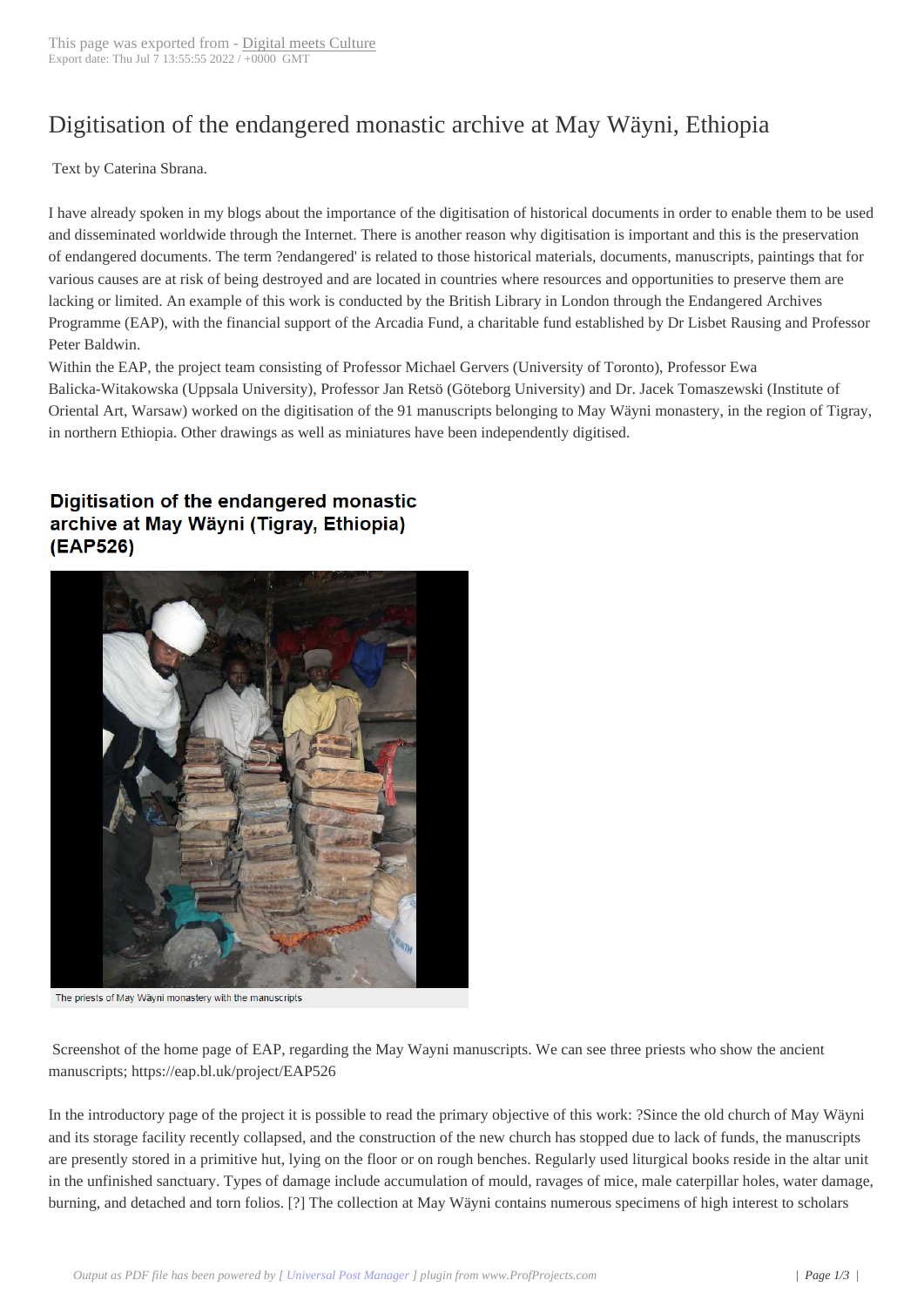working on Ethiopian literatur[e and ecclesiastical his](https://www.digitalmeetsculture.net/?p=56906)tory. It is threatened, however, by minimal protection in a roughly built structure suffering from near collapse. To prevent further damage to the manuscripts, the monks have distributed those not used during the daily services (including the old biblical texts) among the monks and villagers. This arrangement is particularly unfortunate as it is leading to the increased dispersal of the manuscripts, many of which will find their way to the market place before their content has been recorded. The collection of manuscripts will be cleaned and placed in improved storage conditions. Digital copies will be deposited with local and international institutions.?

The Archival records are divided into some sections such as ?File?, ?Manuscript? ?Ge'ez? the ancient Ethiopic, a subdivision that allows the researcher to immediately access the documents and informations.



 By clicking on "View archives from this project" we find different sections and we can select our search; https://eap.bl.uk/project/EAP526/search

On the website you can read an open access article entitled: "Technological aspects of the monastic manuscript collection at May Wäyni, Ethiopia", which is signed by Jacek Tomaszewski and Michael Gervers. This study is part of the book From Dust to Digital and can be also downloaded free of charge as a Pdf. Its use is under a Creative Commons Attribution Non-commercial Non-derivative 4.0 International license (CC BY-NC-ND 4.0). Therefore it is possible to share, copy, distribute and transmit for personal and non-commercial use providing author attribution is clearly stated.

The article presents the monastic site where the manuscripts are kept, describes the collection and its state of conservation. Some manuscripts are in bad condition and many pages are eaten by rodents and bacteria. The study also notes that most of the damage is found mainly in the margins of the pages.

The publication contains the list of manuscripts, the material with which the cover is made, describes the images, the state of preservation and illustrates the reasons of the destruction.

The volumes digitized may all be classified as ecclesiastical literature. One of the manuscript, catalogued as MW041, contains an inserted miniature of the Virgin Mary and Child, dating from the 15th century. All manuscripts are written in ancient Ethiopic, known as Ge'ez.

The importance of the digitisation project can be found not only in its ability to preserve manuscripts and enable them to be read worldwide, but also to know the history of Ethiopian and Eastern Christian monasticism, the history of Ethiopia, the history of the manuscript book, and Ethiopian art history in the context of Byzantine and Christian Oriental artistic traditions.

Another aspect that I believe is essential in the EAP, the project of safeguarding endangered documents, is the idea that the